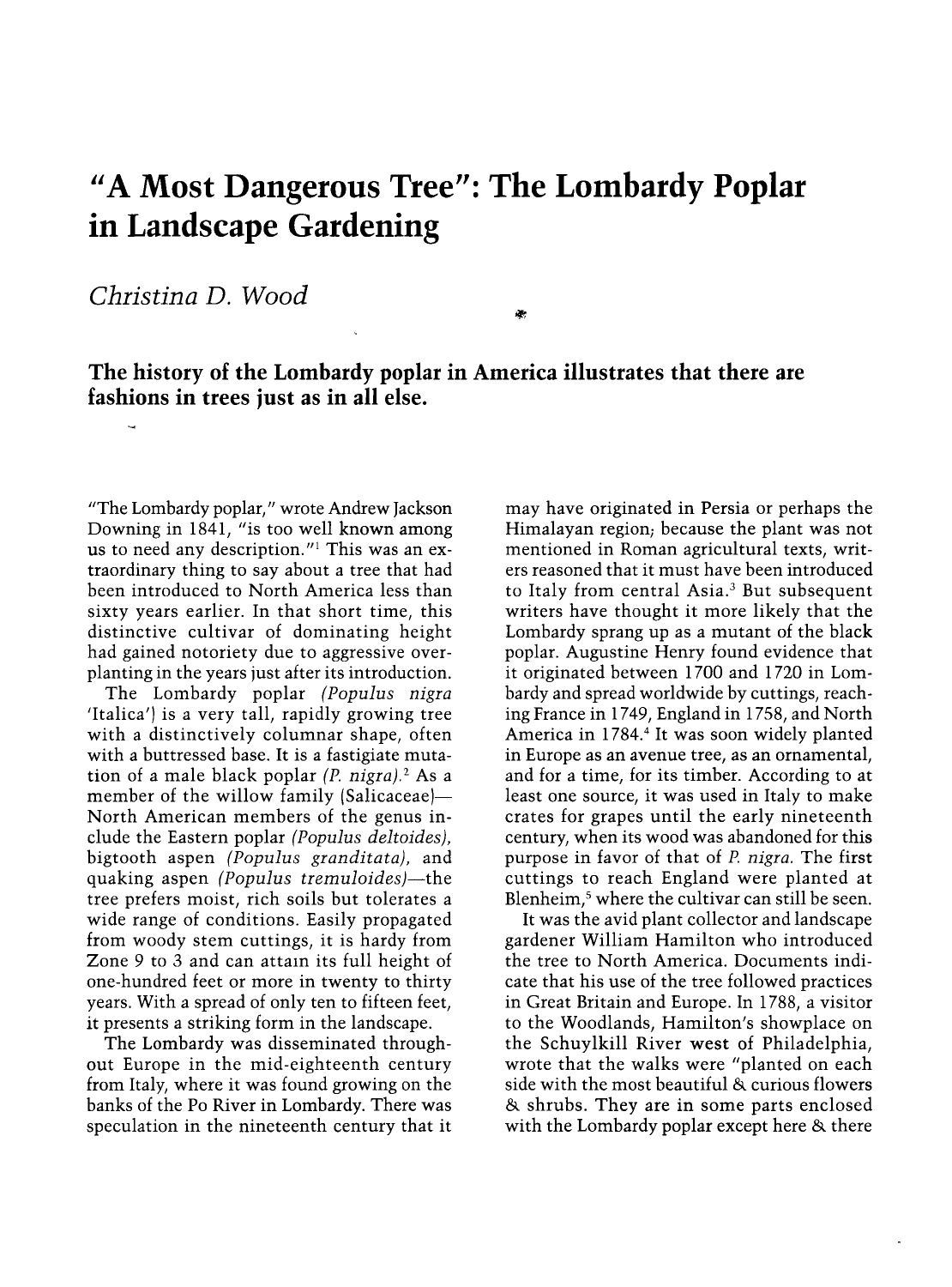

Lombardy poplars on Boston's Fenway, 1919 (E. H. Wilson).

openings are left to give you a view of some fine trees or beautiful prospect beyond ..." One of Hamilton's own letters indicates other uses. In 1789 he referred to a flower border "in front of the necessary [privy] skreen of cedars & Lombardy poplars." The leftover poplar cuttings were to be planted "in the Gaps long the orchard fence next the road placing them as not to exceed a foot from each other as the season is so far advanced they should be planted very deep or will fail. 2 Eyes above ground will be enough."<sup>6</sup> The first American guide to planting, published in 1806 by Philadelphia nurseryman Bernard M'Mahon, also recommended it as a hedge.' Its sheltering qualities were widely recognized, and for this purpose it was to be cut at top and sides to form a narrow green wall. "It is an excellent tree for sheltering or shading either fields or gardens in a flat country; but care must be taken to plant it at a sufficient distance; and, where shelter is

wanted without shade, not to introduce it on the south side of any garden or orchard, unless at a distance of at least twice its ordinary height."<sup>8</sup>

Easily propagated and rapid of growth, the Lombardy quickly became exceptionally popular and demand for it was high. A short thirteen years after its introduction at the Woodlands, a nursery in Newton, Massachusetts, devoted two full acres to its cultivation.<sup>9</sup> The next year (1798), the Prince Nursery in Flushing, New York, advertised ten thousand Lombardy poplars for sale, each a height of ten to seventeen feet.<sup>10</sup> By the early years of the nineteenth century it was said that "they infested the whole island [of Manhattan], if not most of the middle, northern, and many southern States."<sup>11</sup>

European use of the Lombardy as an avenue tree had not gone unnoticed in North America. John Claudius Loudon had recorded in his influential Arboretum et Fruticetum Britannicum of 1838 "an avenue of Lombardy poplars, the oldest and the highest in Germany; none of the trees are under 90 ft. high, and many of them are above 120 ft. Nothing of the kind can be more sublime."'2 In images of Boston made shortly after the turn of the nineteenth century, they can be seen lining Park Street, along the top of the Common. Americans, in a great hurry as always, prized the rapid growth that brought nearly instantaneous shade. No doubt they were very beautiful while they lasted, and they offered ancillary benefits: "The elevation of the tree is also favourable for inviting and protecting singing-birds ... Since the streets of some of the American towns have been planted with Lombardy poplars, the [Baltimore] orioles are constant visitors . . . "13

There is nothing like widespread use to uncover the weaknesses of a plant, and the Lombardy's shortcomings got ample exposure. Problems appeared shortly after the tree came into widespread use on streets. Like other members of the genus, its wood is weak and prone to break. The roots disrupt sidewalk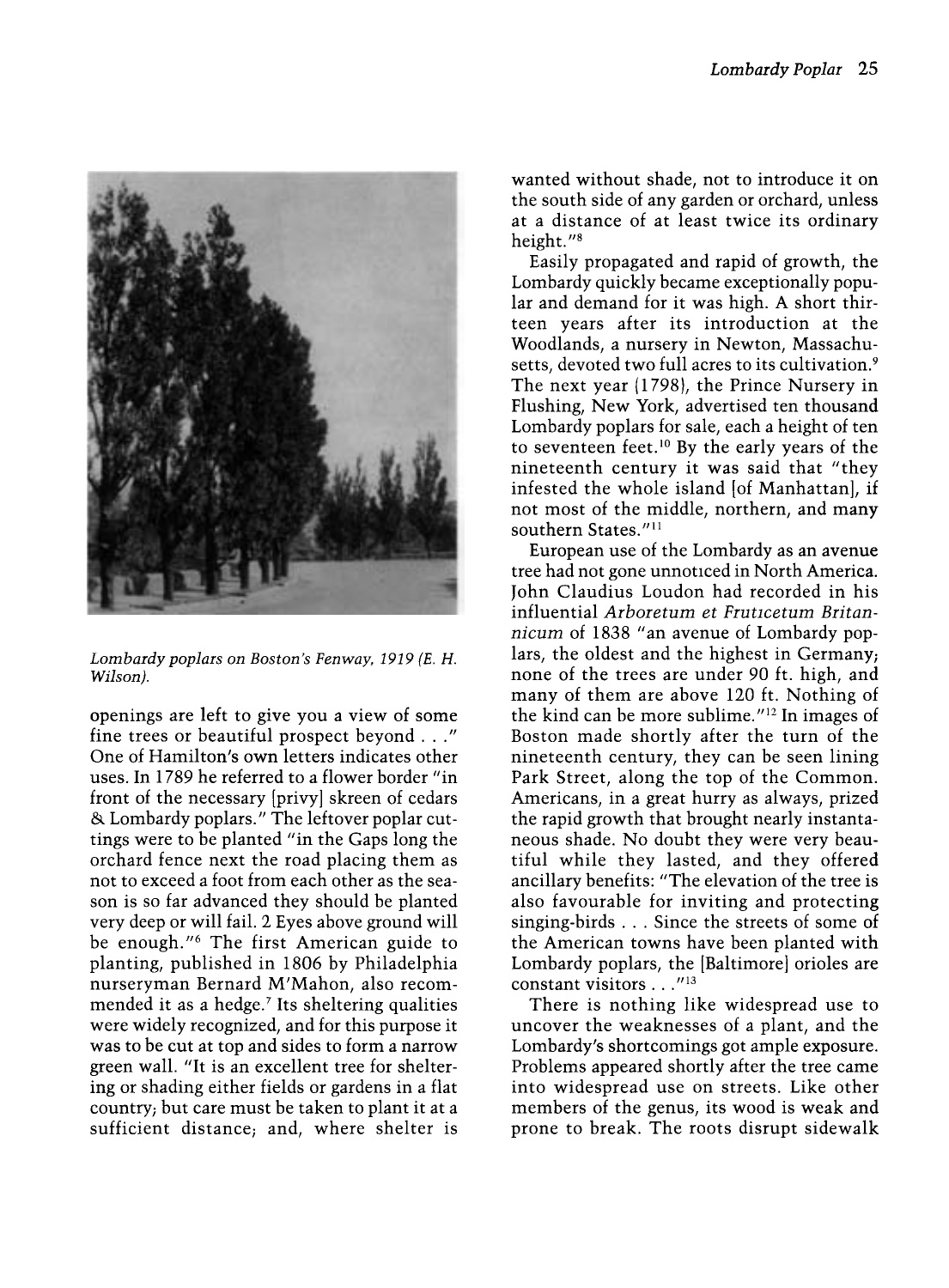

The Lombardies that encircled the tomb of Jean-<br>Jacques Rousseau at Ermenonville, France, formed one of Europe's most famous tree plantings. The tableau was often imitated (Promenade ou itinéraire des jardins d'Ermenonville [S. Girardin], 1788).

pavement above ground and penetrate and clog water and sewer pipes below ground. Boston's Park Street Lombardies were replaced by American elms as early as 1826. By 1871, an ordinance compelled the removal of existing specimens and banned the planting of new ones in Albany, New York. By then, many cities, including Washington, D.C., and Brooklyn, no longer tolerated the Lombardy.<sup>14</sup>

By mid-nineteenth century it had fallen from favor elsewhere, too. Downing, that period's chief arbiter of landscape taste and American disseminator of English practices, complained in 1841 that it had been so overused as to become "tiresome and disgusting."<sup>15</sup> Another writer commented in 1870 that



The 1915 caption read: "This tree has a special landscape value which no other tree possesses and under special conditions it can be used to better advantage than other trees" (Levison, American Forestry, Vol. 21).

"when first introduced into this country the rage for it was so great that town streets, and country roads, and farm-house yards, were everywhere filled with them; but familiarity has bred contempt."<sup>16</sup> Just before the turn of the twentieth century, Marianna Van Rensselaer noted that "we do not see it so often, although our fathers dearly loved to plant it. It has suffered much from disease in recent years, and, moreover, the canons of such gardening taste as we possess say that its formality is inappropriate in naturalistic landscape-scenes.""

Notwithstanding reservations, it was acknowledged throughout the nineteenth century and into the twentieth that properly used, the tree played a sigmficant role in the land-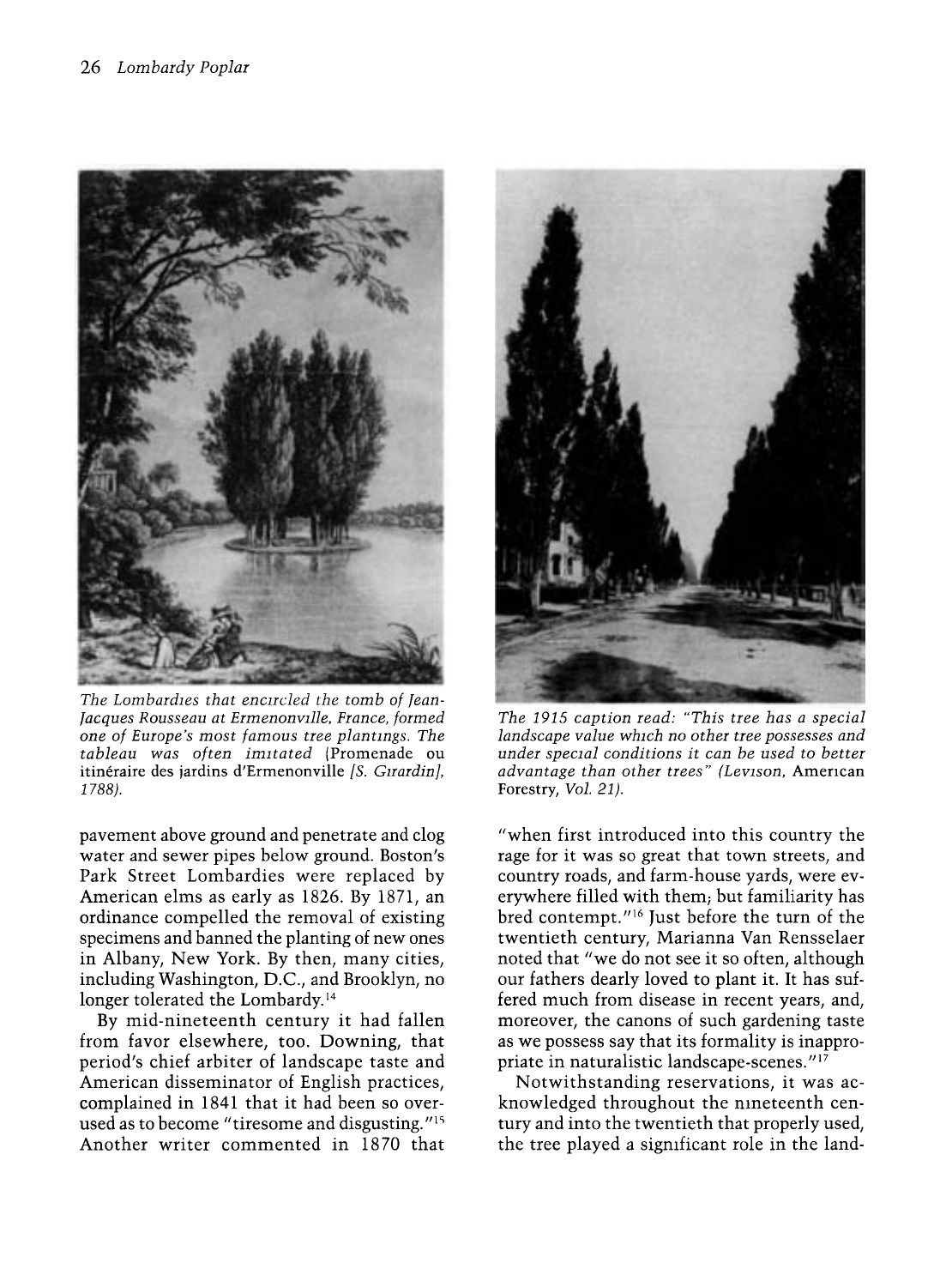## "A degree of sublimity"

John Claudius Loudon's Arboretum et Fruticetum Britannicum, published in eight volumes over the years 1834 to 1837, remains an important compendium of centuries of information on British trees, native and introduced. In it, he gave eleven pages to the Lombardy poplar, saying, "We have been induced to enlarge on the subject more than we should have done, from seeing the frequent misapplication of the tree in the neighbourhood of London, as well as its good effects in various instances."\* He therefore offered several examples "to show how easy it is, by means of the Lombardy poplar, to add to the effect of a landscape, or to destroy the harmony of its different parts. In short, the Lombardy poplar, like the weeping willow and birch, is a most dangerous tree in the hands of a planter who has not considerable knowledge and good taste in the composition of landscape." Below are some of Loudon's examples.



The Lombardy poplar, considered as a tall comcal mass of foliage, becomes of great importance in scenery, when contrasted with round-headed trees. It is a known rule m the composition of landscape, that all horizontal lines should be balanced and supported by perpendicular ones; and, hence, the bridge [at Blenheim] in figure 1, displaymg a long and conspicuous horizontal line, has its effect greatly mcreased by the poplars planted on each side of it. Not only the lines of the bridge are balanced and supported by the upright poplars, but lengthened and pleasmg reflections from the water are produced; which, breaking the horizontal gleams of light, not only produce variety and mchness, but by mcreasmg the length of the perpendicular lines formed by the poplars, confer a degree of sublimity on the picture: since it is allowed by all writers on the material sublime, from Burke to Dugald Stewart, that gradually tapering objects of great height create the emotion of sublimity.

This poplar, or some equally fastigiate tree, should appear in all plantations and belts that are made with a view to picturesque effect; as m figure 2 where the outline is vaned as well as the face of the plantation. Masses of round-headed trees, such as figure 3, though they might be seen to advantage m some situations, when groupmg with other objects,



yet, when contemplated by themselves, are quite uninteresting, from their dull and monotonous appearance; but add the poplars, as in figure 4, and you immediately create an interest and give a certain character to the group, which it did not before possess.... The branches of the poplars, rising stiffly upwards, contrast with, and render more graceful, the horizontal or pendant masses of the round-headed trees; and the stems of the poplars being clear of branches to a greater height than the other trees, form an agreeable variety in the lower part of the group.



\* Loudon, Arboretum et Fruticetum Britannicum, Vol. III (London. A. Spottiswoode for the Author, 1838), 1660-1670.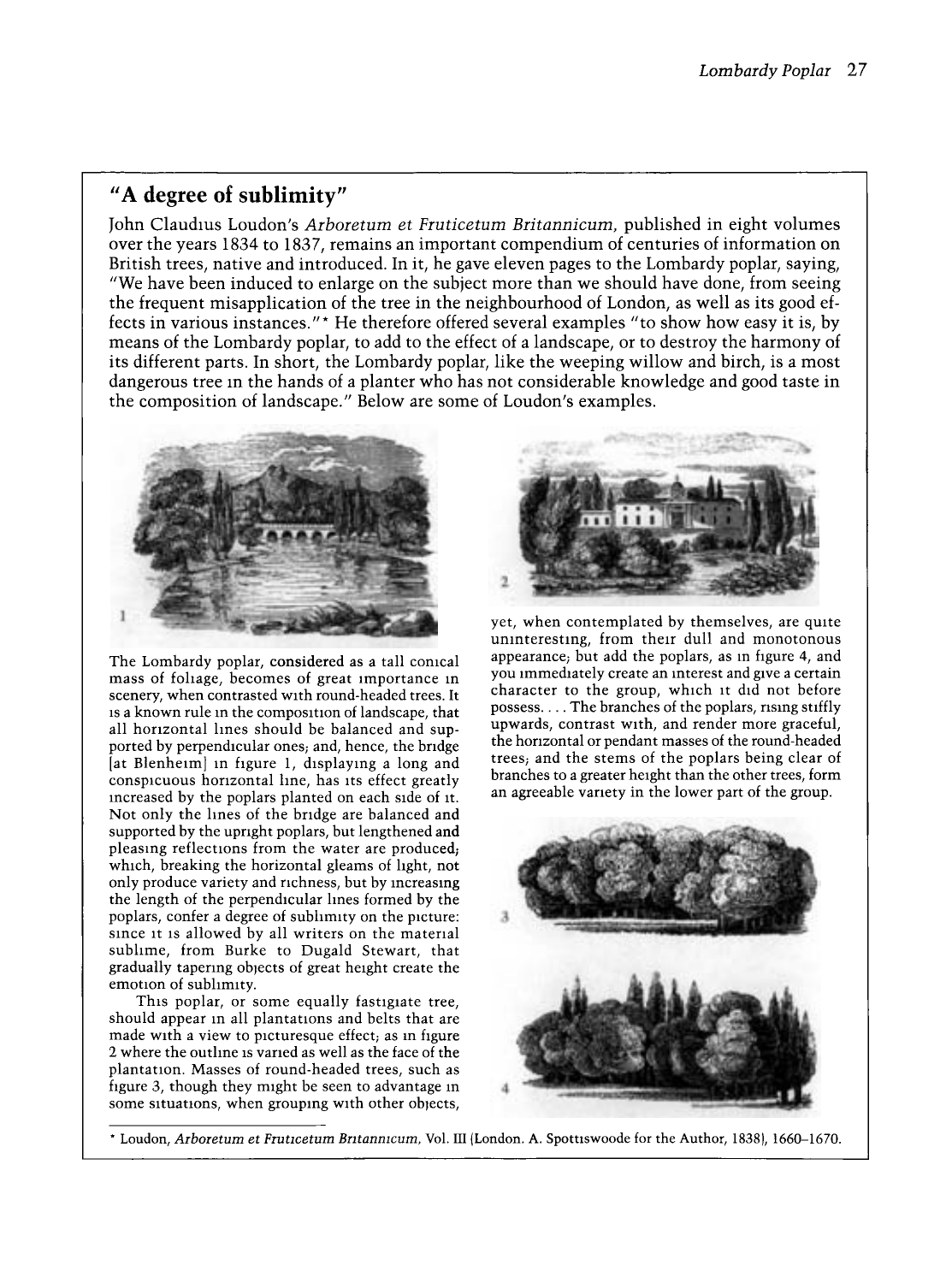scape. Downing recognized its beauty and the elegant effect it could produce when employed to give "life, spirit, and variety to a scene composed entirely of round-headed trees ... when a tall poplar, emerging here and there from the back or centre of the group, often imparts an air of elegance and animation to the whole."'8 In L. H. Bailey's influential Standard Cyclopedia of Horticulture, first published in 1900, it was recommended "to give such points of emphasis in green landscape as does the churchspire in the village."'9 And the Lombardy was surely one of the plants Guy Lowell had in mind when he wrote in American Gardens in 1902:

An American traveling abroad is sure, after seeing the formal gardens of Rome and of Northern Italy, to wish to reproduce them in some form in his own country. He does not always remember that climatic conditions are not the same ... different flowers, trees, and hedges have to be used in attempting to produce effects similar to those in Italy, for it is impossible to grow here many of the broad-leaved evergreens which give so much character to the villa gardens of Rome. The lines and masses may be similar, the principles of design may be the same, but the effect in detail is different, for different elements must be used, or must needs be changed to meet new conditions.<sup>20</sup>

The resemblance of the Lombardy's narrow, aspiring head to that of the Italian cypress (Cupressus sempervirens) came in very handy in the Gilded Age when wealthy Americans acquired the taste and means to import European models of landscaping. In an early, relatively modest instance, artists and writers, beginning with the sculptor Augustus Saint-Gaudens in the 1880s, transformed New England farmhouses in Cornish, New Hampshire, into versions of hillside Italian villas. A 1906 article in Century Magazine described Saint-Gaudens' use of Lombardies:

Lombardy poplars have more than once been used with excellent effect by Cornish garden ers, and, what is rarer, with reserve ... The single poplars, which, on Mr. Saint-Gaudens's place, stand one on each comer of the terrace



Cypress Alley, Villa Gamberaia, Italy, as illustrated in An Introduction to the Study of Landscape Design by H. V. Hubbard & Theodora Kimball, 1915.

are planted solely for their architectural value. The house is rather narrow and high. These tall, slender "Lombardys" seem to belong to the scheme of the house and bring it into better proportion.<sup>21</sup>

It was in Cornish, on his own property and that of four neighbors, that the artist, architect, and landscape designer Charles Platt developed the Italianate villa style that played such an important part in the country house movement in turn-of-the-century America. He used the Lombardy as Italians use their cypress, to frame views and accent architecture.<sup>22</sup>

The poplar's susceptibility to disease has been problematic since its earliest years of cultivation in Europe and North America. It is prone to a canker-forming fungus that kills the tree from the top down, destroying its shape and shortening its lifespan. Cryptodiaporthe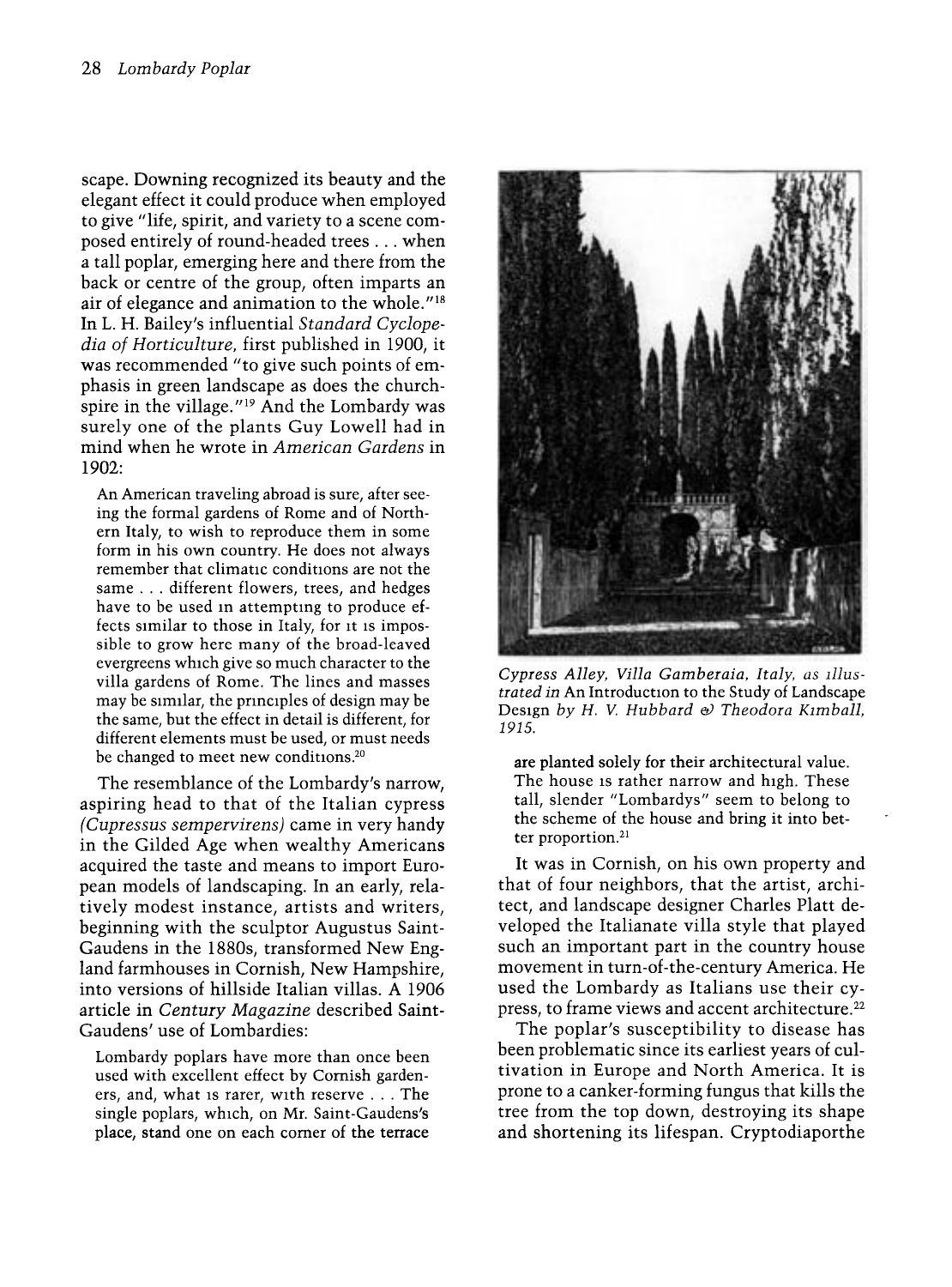

An allée of Lombardy poplars directs visitors through the entrance of an estate in Lenox, Massachusetts, 1920 (Archives of the Arnold Arboretum).

canker, also known as Dothichiza canker, is one of the major diseases of poplars in general, but it affects the Lombardy most severely. Identified in the United States in 1915, the canker occurs wherever Lombardies grow, but regional conditions and the preexisting health of the individual plant appear to affect the extent of infection. No cure is known.<sup>23</sup>

So while the Lombardy is still grown, especially in Mediterranean climates or more northern regions, for many of us in the Northeast it persists mostly as a memory. If Downing were writing today, he could no longer say that it is too well known to need description. For so many years a lead player in the cast of trees favored for landscape effect, it has become a bit player in most schemes.

But its splendidly dramatic size and form ensures a memorable impact whenever it makes an appearance.

## Notes

- <sup>1</sup> Andrew Jackson Downing, A Treatise on the Theory and Practice of Landscape Gardenmg /1841; repnnt, Little Compton, R.I.: Theophrastus Publishers, 1977), 154-155.
- <sup>2</sup> W. J. Bean, Trees and Shrubs Hardy in the British Isles, 8th ed. (London: John Murray, 1976), 320. Bean writes that the so-called "female Lombardy poplars" are almost certamly seedlings of typical P nigra pollinated by "Italica," and are generally less columnar than the male parent.
- 3 John Claudius Loudon, Arboretum et Fruticetum Britannicum; or, The Trees and Shrubs of Britain,